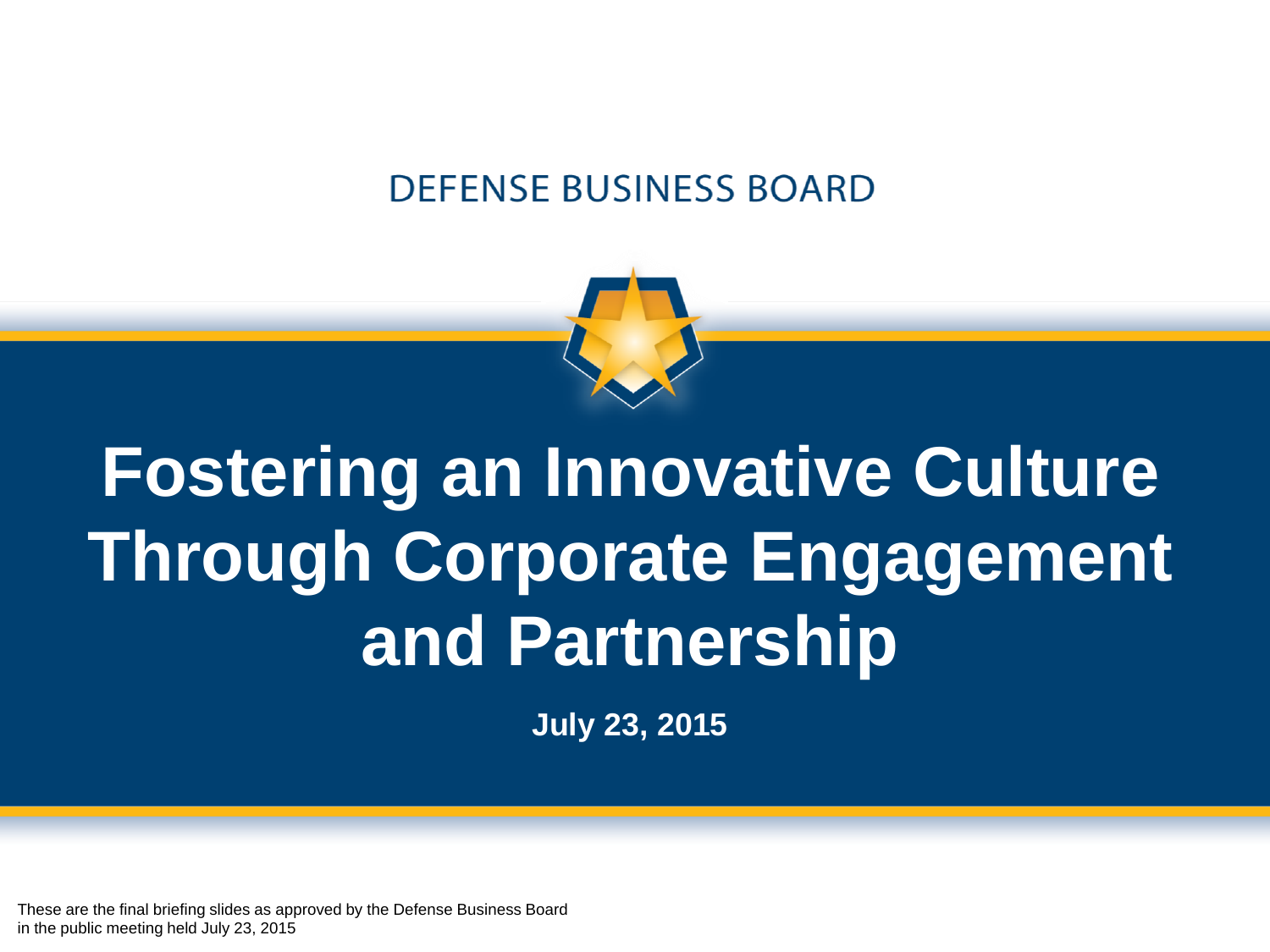### **Agenda**

- Bottom line up front
- Responding to the Defense Secretary's call for institutional change
- **Depart Constructions & Recommendations**
- Future Opportunities
- **Conclusion**
- Task Group Membership
	- **Chair Dov Zakheim**
	- **Nember Nancy Killefer**
	- **Member Jack Zoeller**
	- **EXECT** Military Representative Captain Shelby Mounts, USN

**2**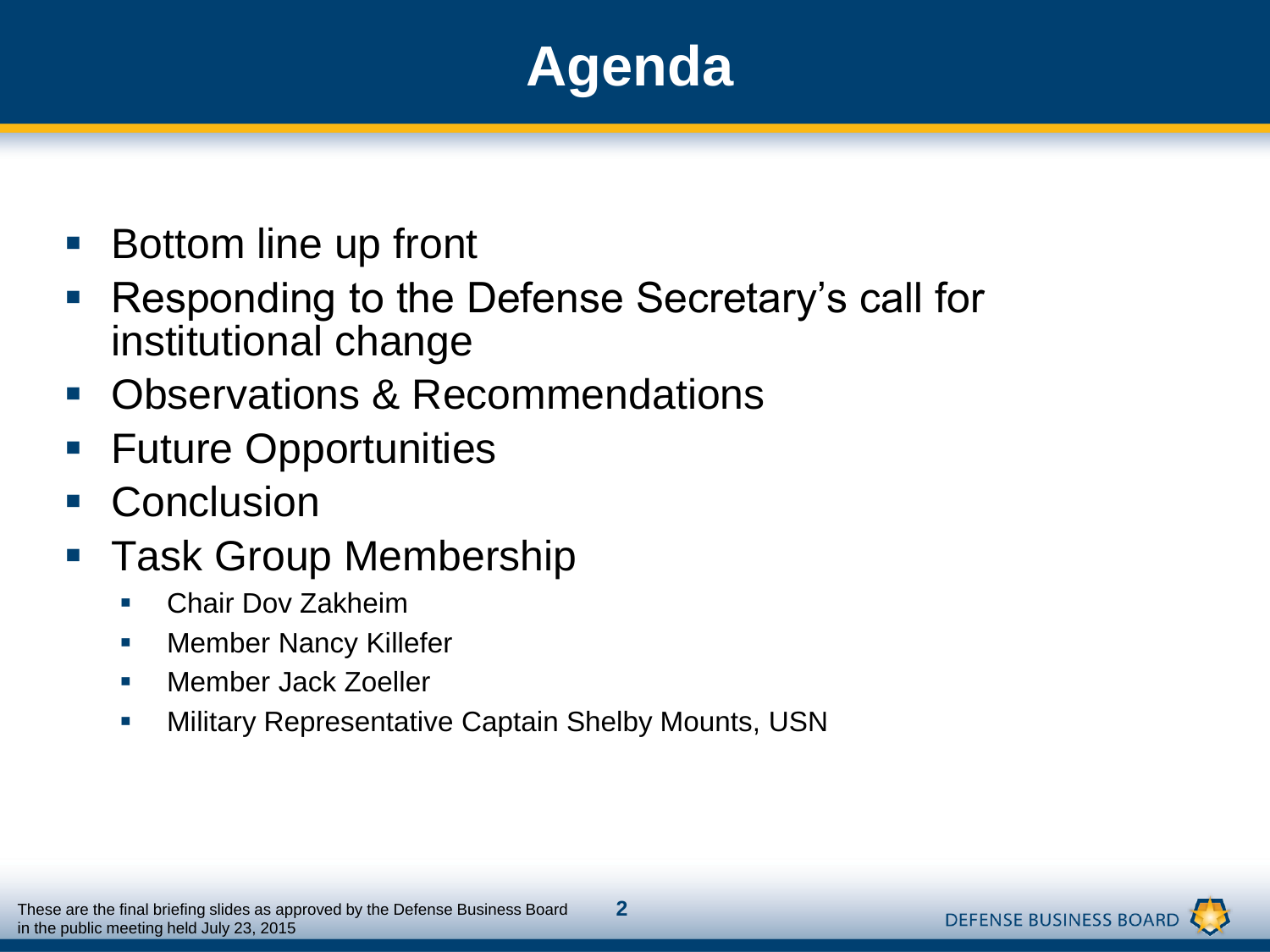### **Bottom Line Up Front**

- Fast to launch with maximum impact inside and outside the Department
- Three existing programs offer tremendous opportunity to "jump start" culture change inside DoD
	- The Navy's Leading Innovation program increases Flag officer and Senior Executive Service (SES) exposure to emerging private sector technology and business thought leadership
	- The Secretary of Defense Corporate Fellows Program enhances deep engagement with world class enterprises for Colonels/ Captains (O-6s)
	- Expanding the Information Technology Exchange Program into an in-bound Fellowship increases private sector understanding of the Department's operations, people, and challenges
- These programs will significantly accelerate innovation in the Department.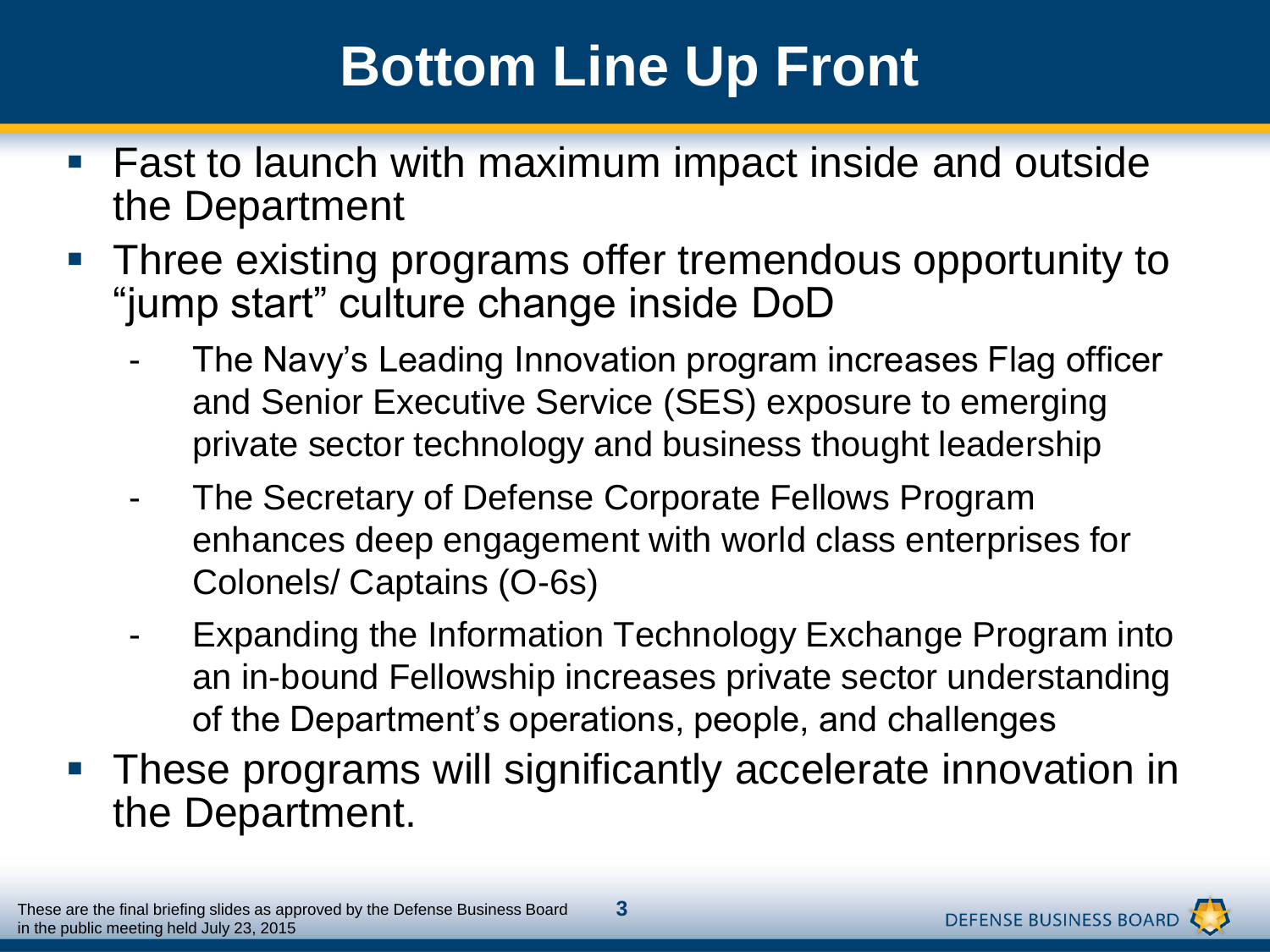#### **Responding to the Secretary of Defense's Call for Institutional Change**

- The pace of global change is accelerating. The Defense Innovation Initiative (DII)\* calls for the Department to pursue innovative ways to sustain and advance our military superiority and improve business operations
- **The Defense Business Board has been asked to Fig. 7.** consider actions which can be quickly implemented to increase DoD's communication with, knowledge of, and access to innovating companies and entrepreneurs\*\*

*"I believe that we in the Pentagon – to stay ahead – need to change and to change we need to be open." Ashton Carter*, Secretary of Defense April 2015

**4**

\* Secretary of Defense memo on The Defense Innovation Initiative dated 15 Nov 2014

\*\* Deputy Secretary of Defense memo Terms of Reference – Fostering an Innovative Culture through Corporate Engagement and Partnership dated 22 Jun 2015

These are the final briefing slides as approved by the Defense Business Board in the public meeting held July 23, 2015

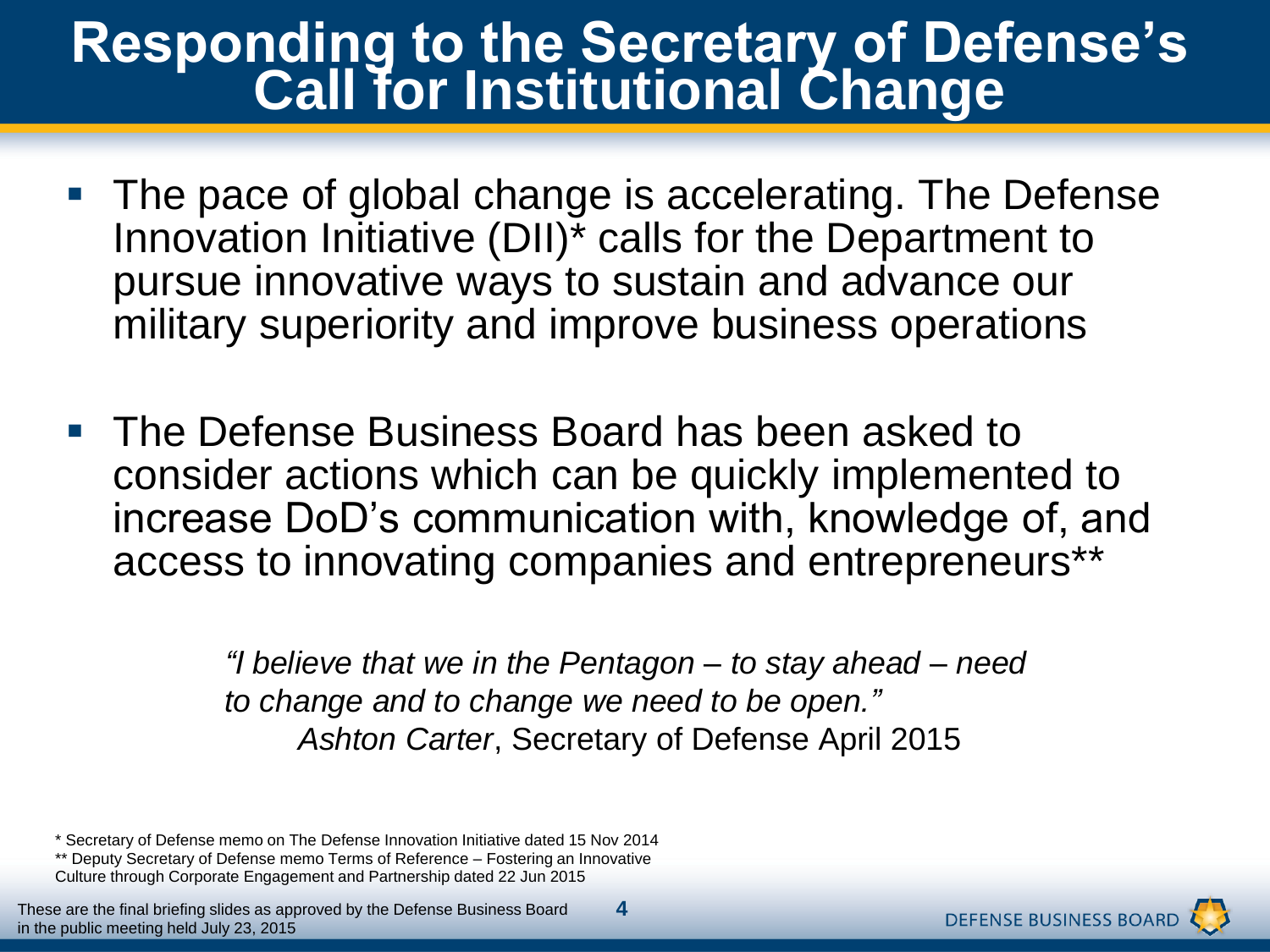#### **Responding to the Defense Secretary's Call for Institutional Change (cont)**

- Results will require different thinking at all levels in the **Department** 
	- Top leadership is "all in"
	- Driving change into the supporting levels will be key
- We focused on
	- Senior management (1-3 star Flag officers and SES equivalents) to drive the change
	- Middle management (O-6s and equivalent private sector managers) to implement and sustain progress

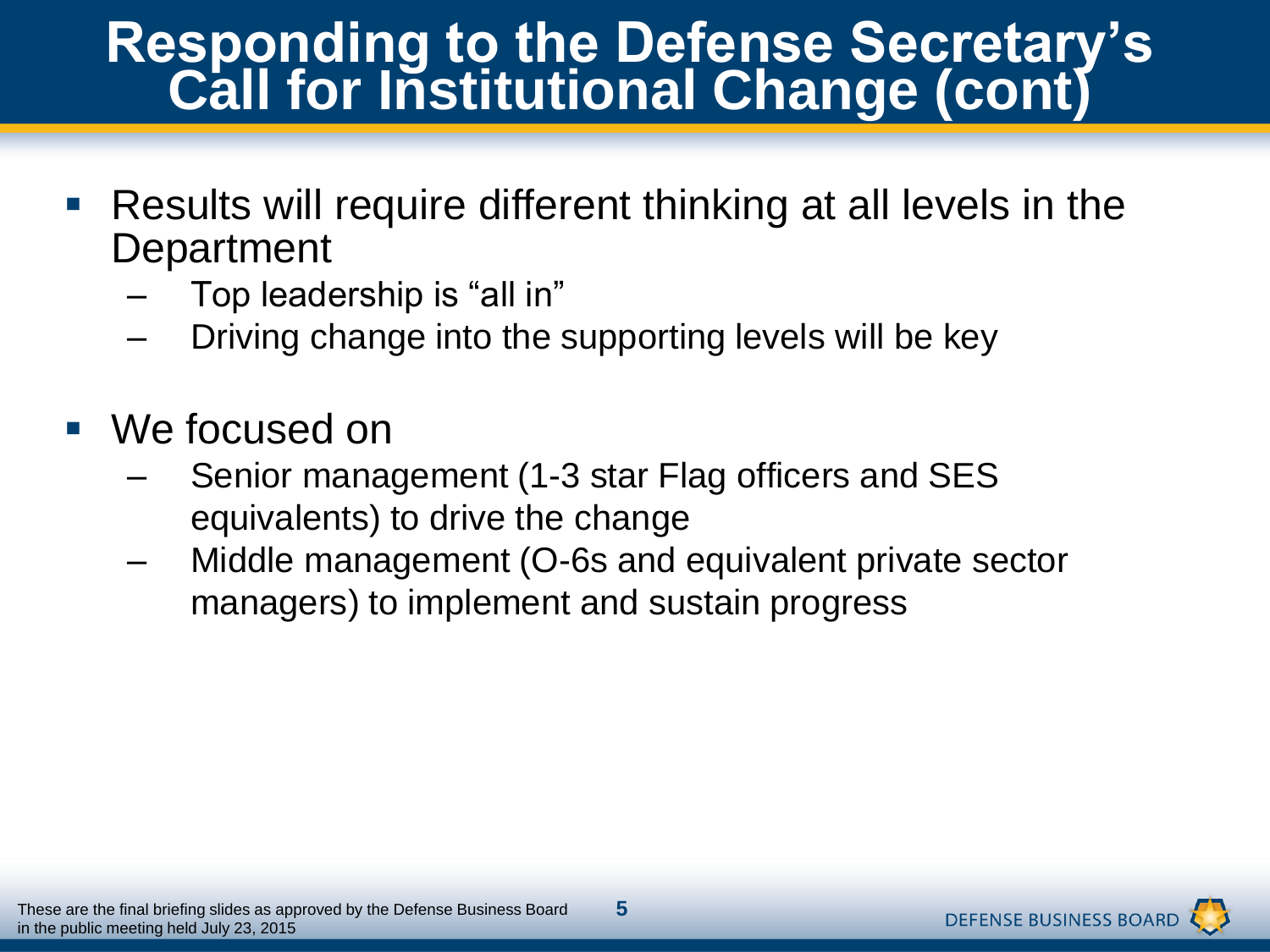### **Leading Innovation - Observations**

- **The Defense Innovation Initiative\* calls for re-thinking** leadership development practices with a goal to accelerate innovation
- **The Department devotes substantial time and resources to** learning programs to develop Flag officer strategy and operational warfighting skills, but not for innovation
	- Pinnacle (3-star Flag officers)
	- Capstone (1- star and 2-star Flag officers)
- **Innovative executive training examples** 
	- Leading Change and Organizational Renewal, Harvard and Stanford collaboration\*\*
	- Executive Development Course, General Electric Corporate University\*\*\*
- \* Secretary of Defense memo on the Defense Innovation Initiative dated 15 Nov 2014 **Novelock Graduate School**\*\*\*\*

\*\* <http://www.gsb.stanford.edu/exed/lcor>

\*\*\*http://knowledge.wharton.upenn.edu/article/how-ge-builds-global-leaders-a-conversation-with-chief-learning-officer-susan-peters/

\*\*\*\* http://www.navy.mil/submit/display.asp?story\_id=74226

These are the final briefing slides as approved by the Defense Business Board in the public meeting held July 23, 2015

**6**

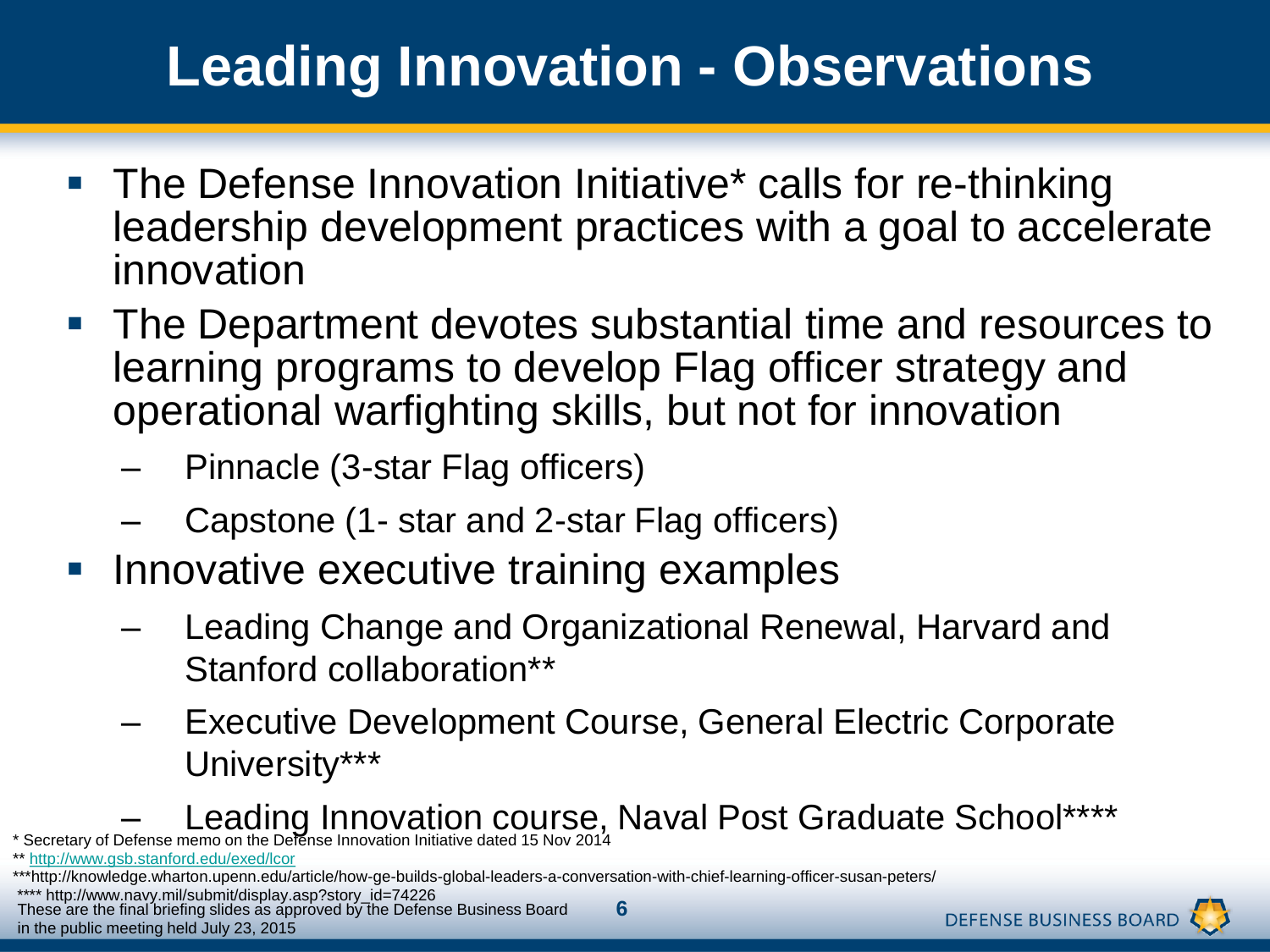# **Leading Innovation – Observations (cont)**

- The Leading Innovation course\* and its predecessor, the Revolution in Business Practices course at the Naval Post-Graduate School
	- A single example of a successful program to teach and foster innovative thinking among senior military leaders
	- Participants engage with high powered thinkers, C-suite leaders, and other groups outside their normal association
	- A lasting, positive impact on participants' future roles, to include thinking outside the box and managing change
- $\blacksquare$  BUT
	- Small attendance; not across DoD
	- Effect diminished over time
		- Not mandatory
		- Attendees rank has decreased to 1-star Flag officers and O-6s

\* http://www.navy.mil/submit/display.asp?story\_id=74226

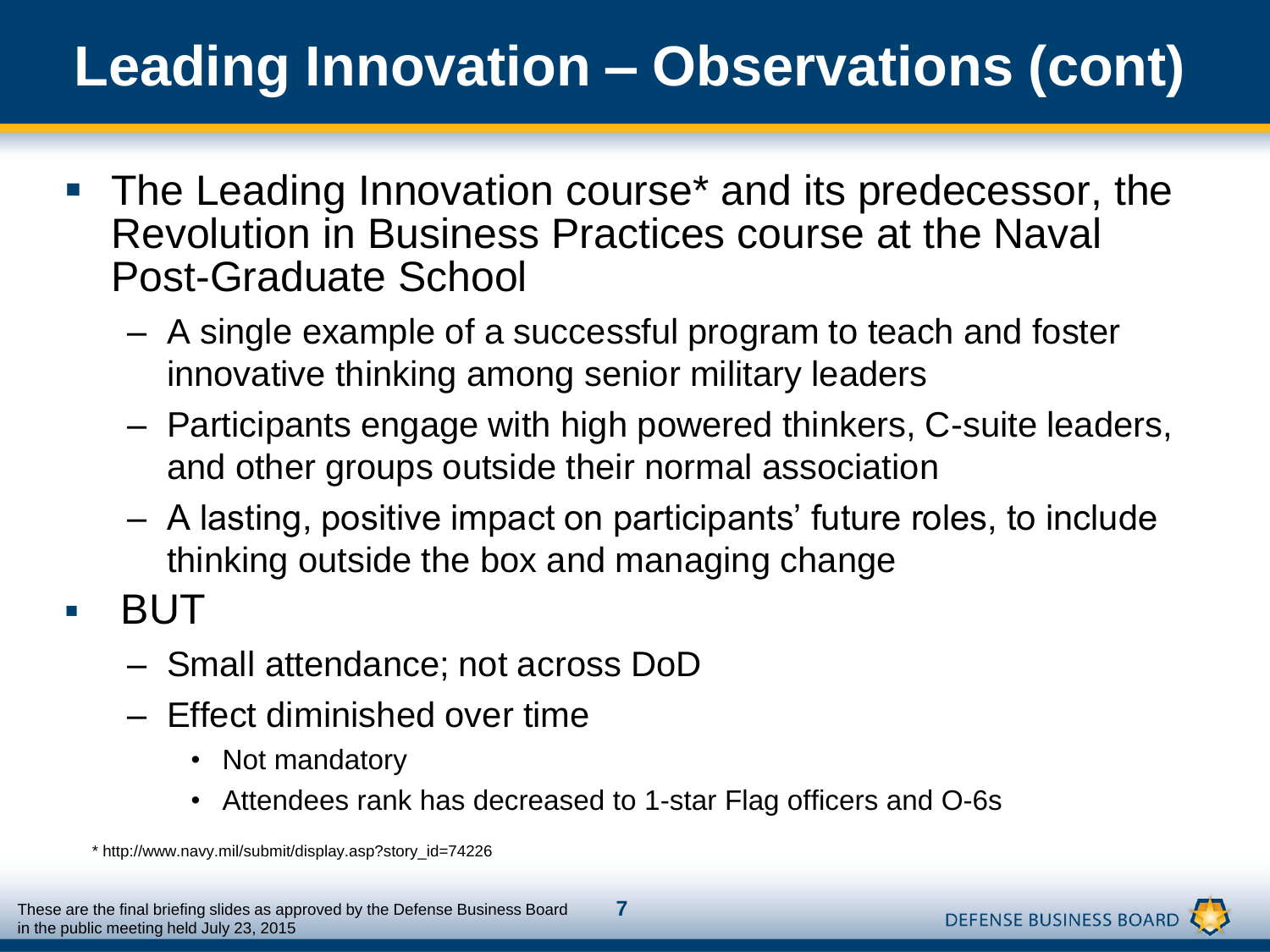# **Leading Innovation – Observations (cont)**

#### Top lessons learned

- Requires a highly capable and independent facilitator
	- Challenges participants thinking
	- Provides "safe zones" for "stretch conversations"
- Conducting program away from normal duties and hierarchies of the participants increases openness to the learning objectives and fosters valuable informal networks
- **Mandatory attendance enforced by Vice Chief of Naval Operations**
- Diverse set of participants helps to break down stovepipes both during and after the course
- Two weeks is the optimal course length
- Learning depth significantly increases with follow-on interaction

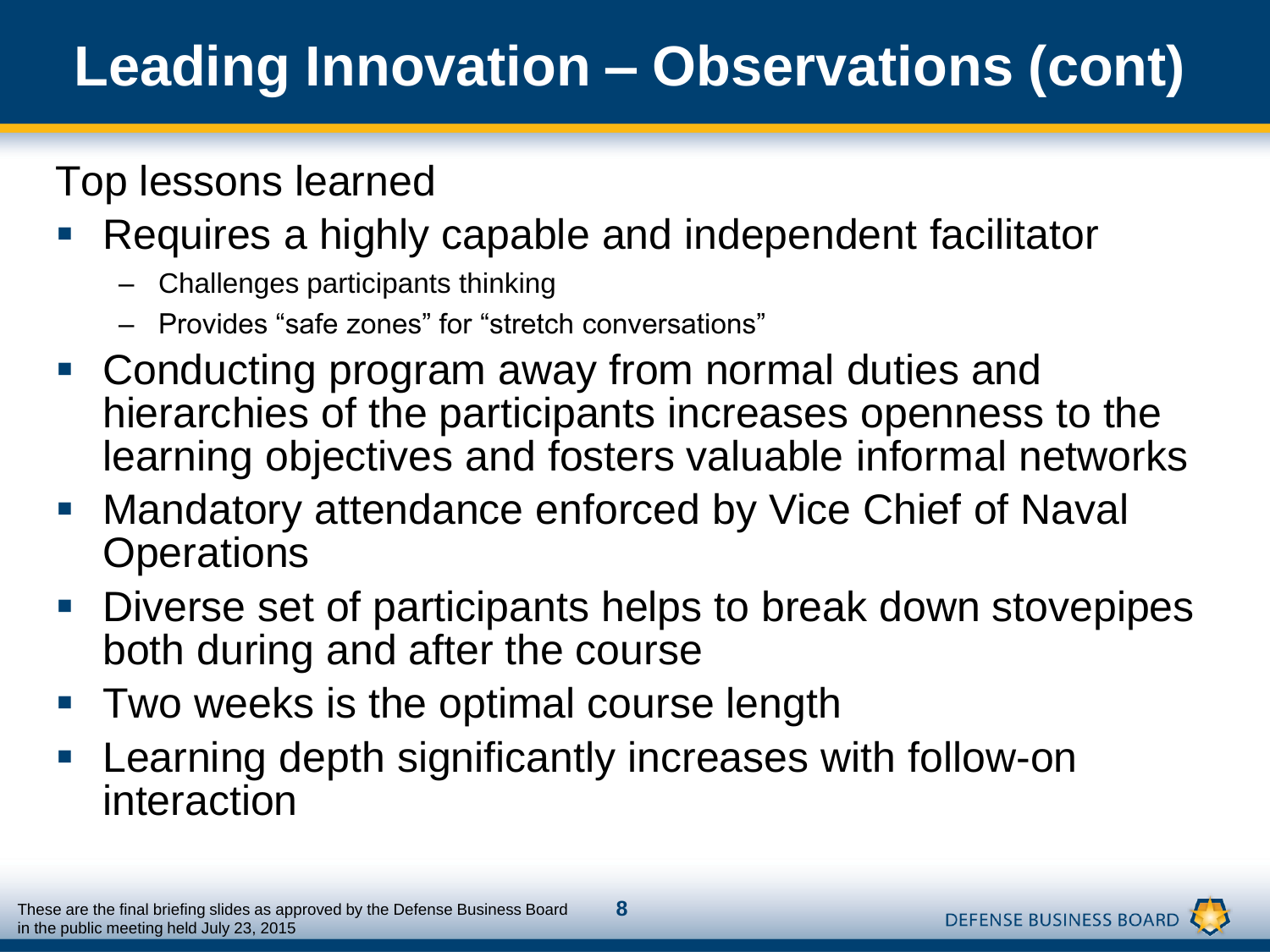### **Leading Innovation - Recommendations**

- **Broaden and establish the Leading Innovation program** as a signature part of the Defense Innovation Initiative; scale across the Department
- **Mandate and enforce for 1-star through 3-star Flag** officers and SES equivalents
- Develop multiple venues in addition to the Naval Post Graduate School
	- Away from military concentration areas
	- Accommodate more participants
	- Tap into a wider cross-section of innovative organizations and thinkers
- Select a highly capable dual-role leader and facilitator for each location and delegate control of program design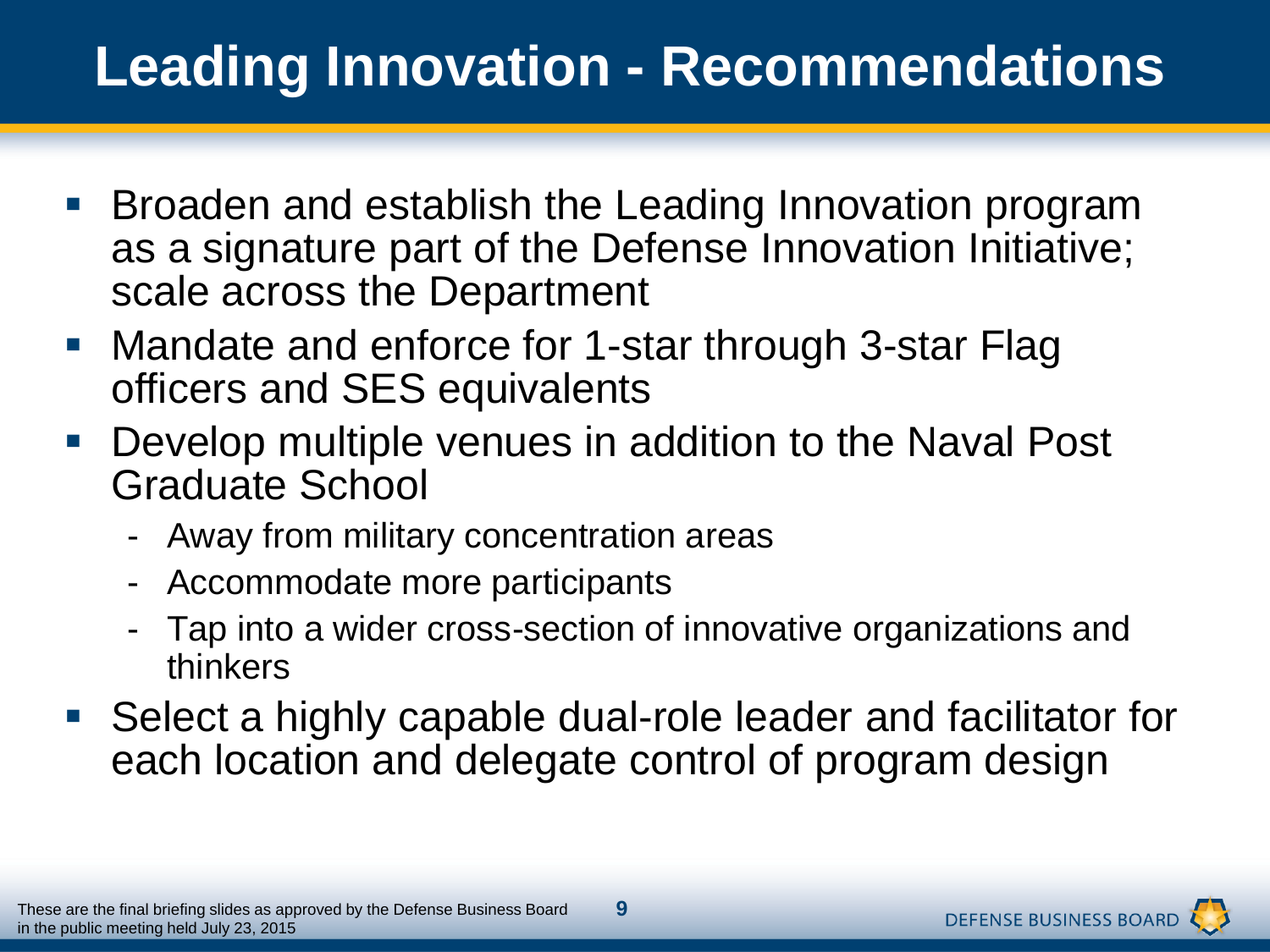#### **Leading Innovation - Recommendations (cont)**

- Selection and timing of Joint Flag participants should be led by the Vice Chairman of the Joint Chiefs of Staff; by Vice Chiefs of Services for Service Flag assignments
- Selection and timing of SES participants should be led by Under Secretary of Defense (Personnel and Readiness) for OSD, Joint and Agency assignments; by Service Under Secretaries for Service assignments
- Program staff and budget TBD
- Overall coordination would typically be performed by a Chief Learning Officer or equivalent in a large, innovative organization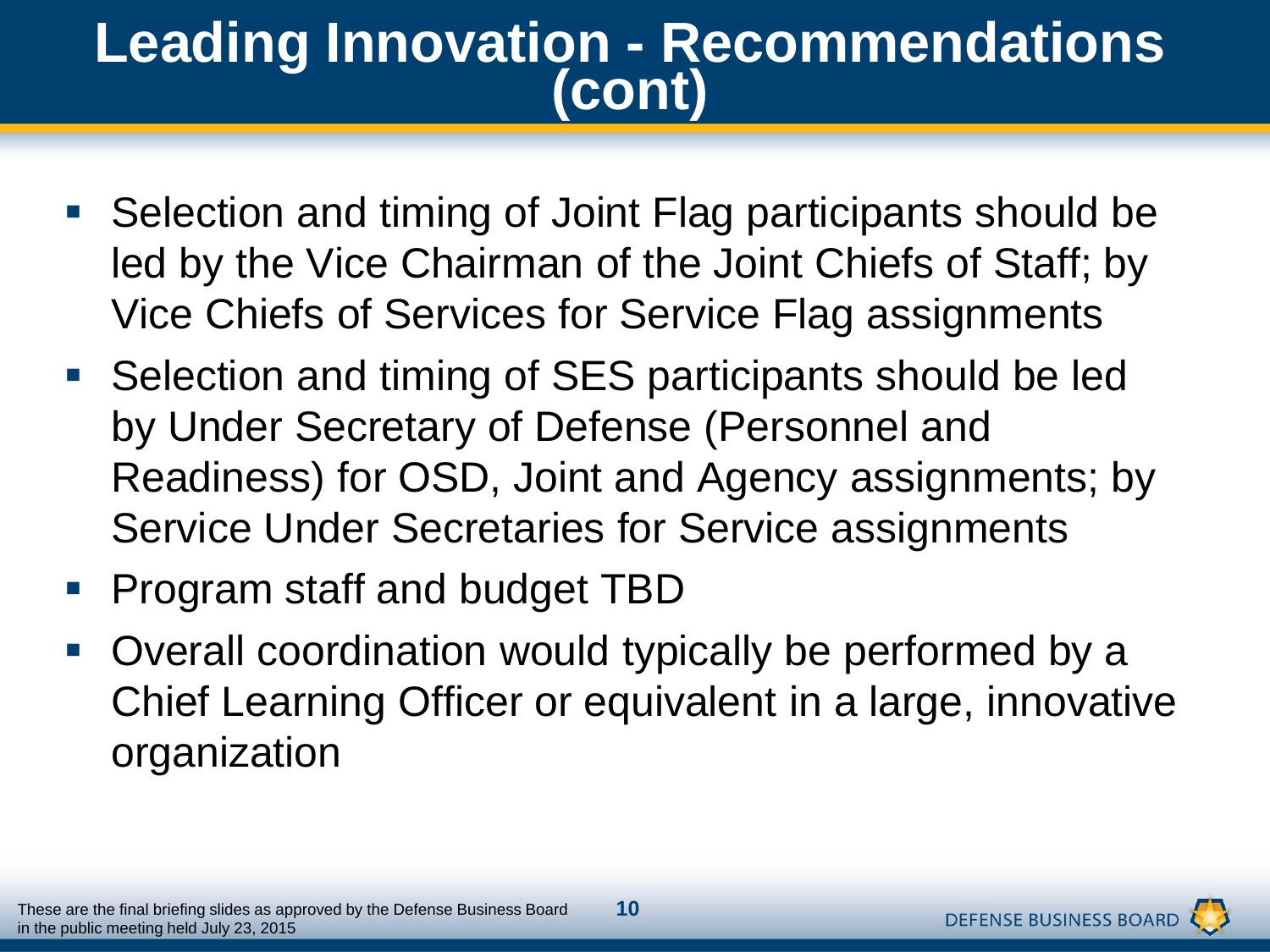#### **Secretary of Defense Fellows - Observations**

- **The Secretary of Defense Corporate Fellows Program** was established in 1994 as a long-term investment in transformation\*
- Currently ranges from 8-16 officers annually
	- One year immersion in select organizations known for longrange planning, innovation, and implementation of new technologies
	- Credit given for senior service college, but no degree or Joint credit
	- Growth in participation has been among functional, Reserve, and Guard officers, not operational or line officers
	- Government civilians do not participate in the Fellowship
- **Fellows become a cadre of future leaders trained at** external organizations to drive internal reviews

\*http://dcmo.defense.gov/corporate-fellows-program/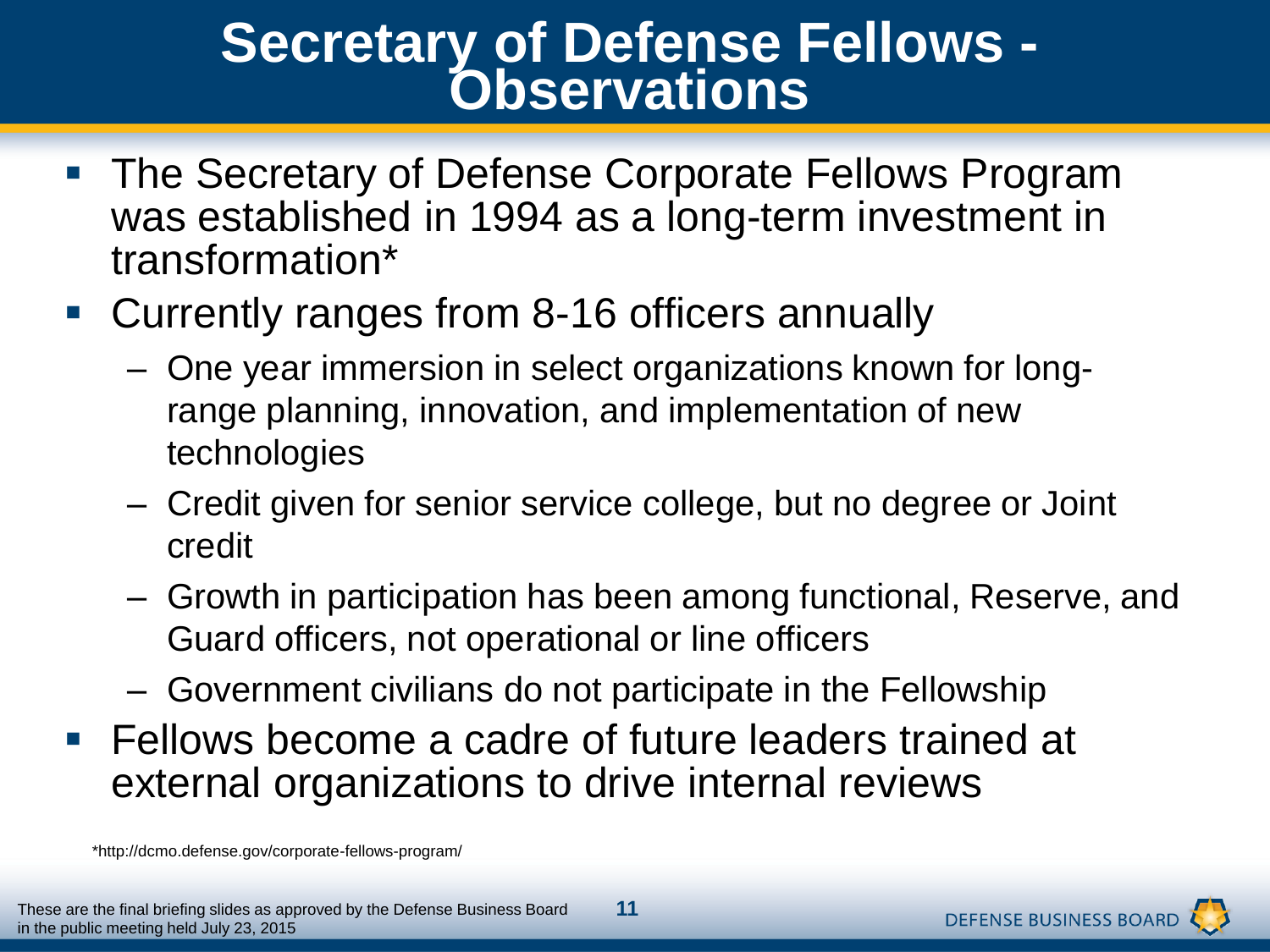#### **Secretary of Defense Fellows - Observations (cont)**

- **Fellowship can foster long-term retention and** commitment from individuals
	- Exposure to top leaders and thinkers; robust network
	- Development of ability and willingness to
		- Think critically from diverse perspectives
		- Communicate, listen, and question differently, including with different groups
		- Seek to collaborate and innovate solutions to hard problems
	- Functional specialties gain in-depth understanding of leadingedge practices (Acquisition, Communications, Financial Management, Human Resources, Logistics/Supply)
	- Motivational tool and proving ground for the individual
	- Low cost to the Department
- Program suffers from lack of formalized mentoring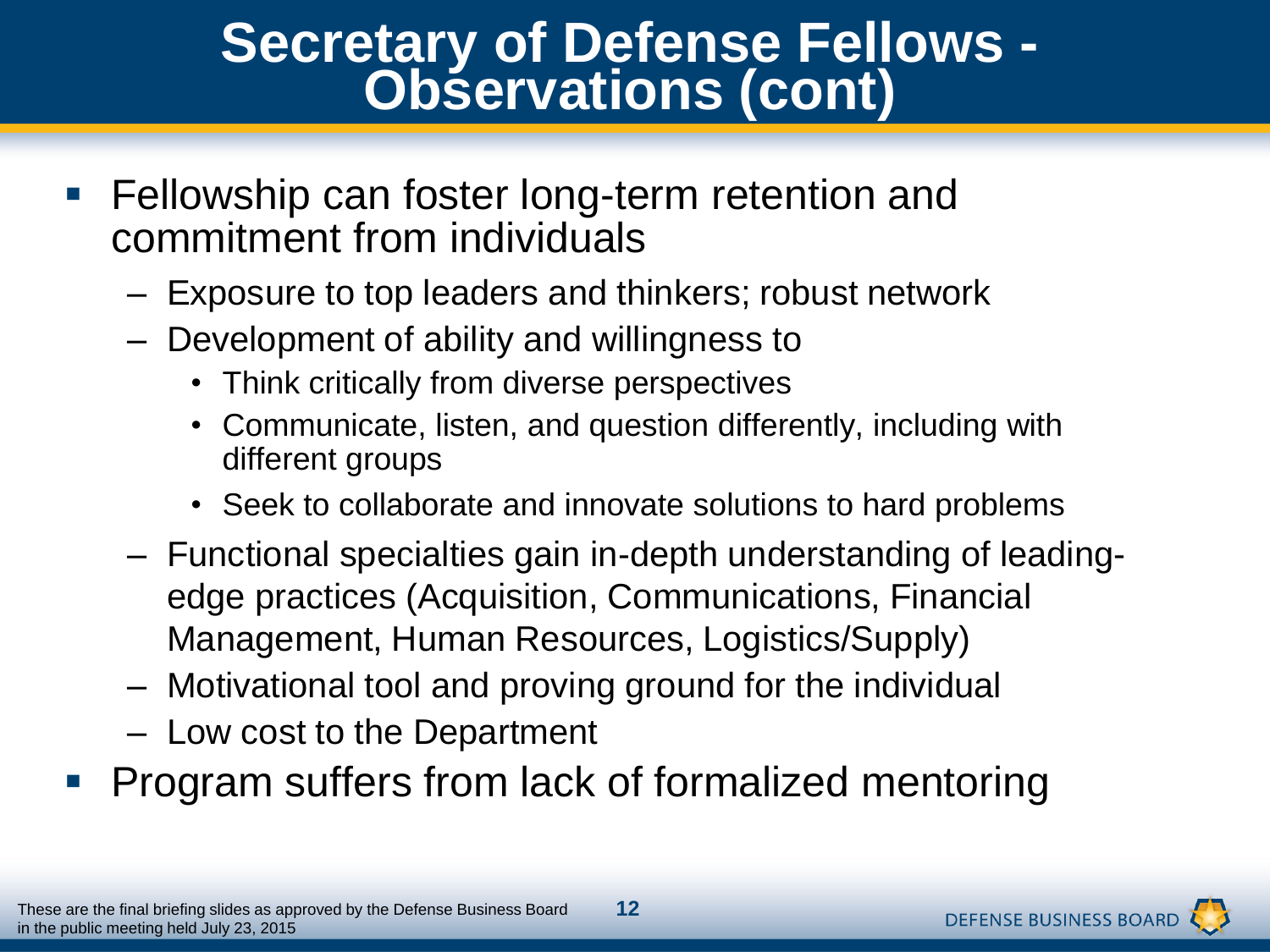#### **Secretary of Defense Fellows - Observations (cont)**

- **Fellowship offers organizational value if scaled up** 
	- Provide a cadre of trained, trusted, cross-organization agents of change; an internal consultancy
	- Benchmarking of organizational, innovation, and technology practices\*
	- Top talent pool for future leaders
	- Enduring access to world class partners and thinkers
- Down payment toward cultural transformation

*"The Department of Defense is facing … pressures [that] demand a cultural adaptation which values and rewards sound, innovative thought, facilitated by partnering with experts outside our traditional ecosystem, in order to improve the speed of our problem solving ability and enhance capability implementation." Robert Work,* Deputy Secretary of Defense June 2015

\*http://dcmo.defense.gov/corporate-fellows-program/

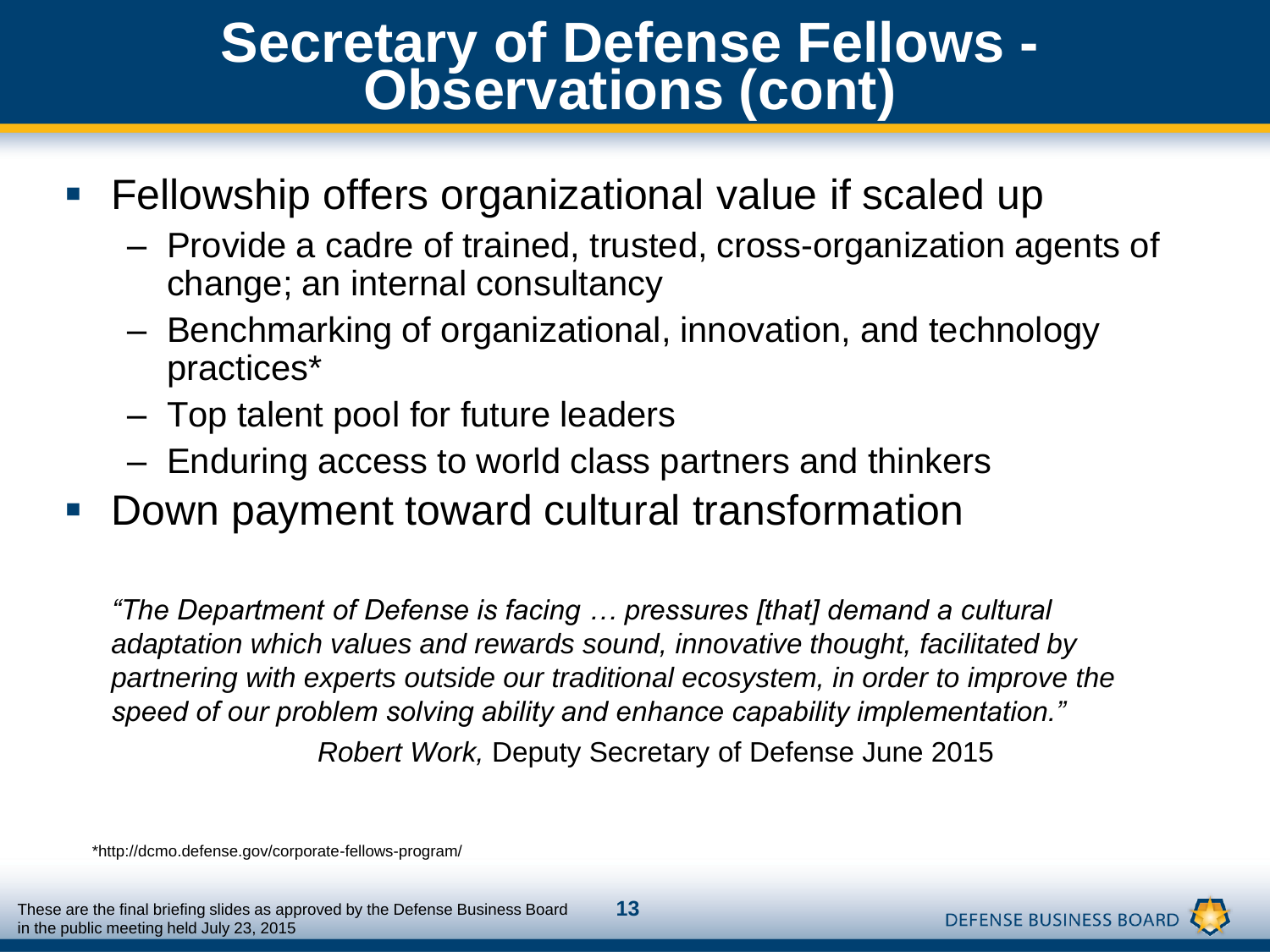#### **Secretary of Defense Fellows - Recommendations**

- Re-brand as Secretary of Defense Fellowship with personal sponsorship akin to Presidential Innovation Fellows
	- Re-invigorate relationship with Secretary of Defense
	- Implement "Fellow for life" program to create a network of virtual consultants and trusted advisors (quick reach to experts with common experience and language but diverse perspectives)
	- Expand Fellowship to include government civilians of equivalent career potential
	- Mandate external tour requirement to compete for Flag officer or SES selection (Legislative and Service Fellowships, Training With Industry, etc)
	- Assign oversight of Fellows program to Under Secretary of Defense (Personnel and Readiness)
- Implement a structured mentoring program for Fellows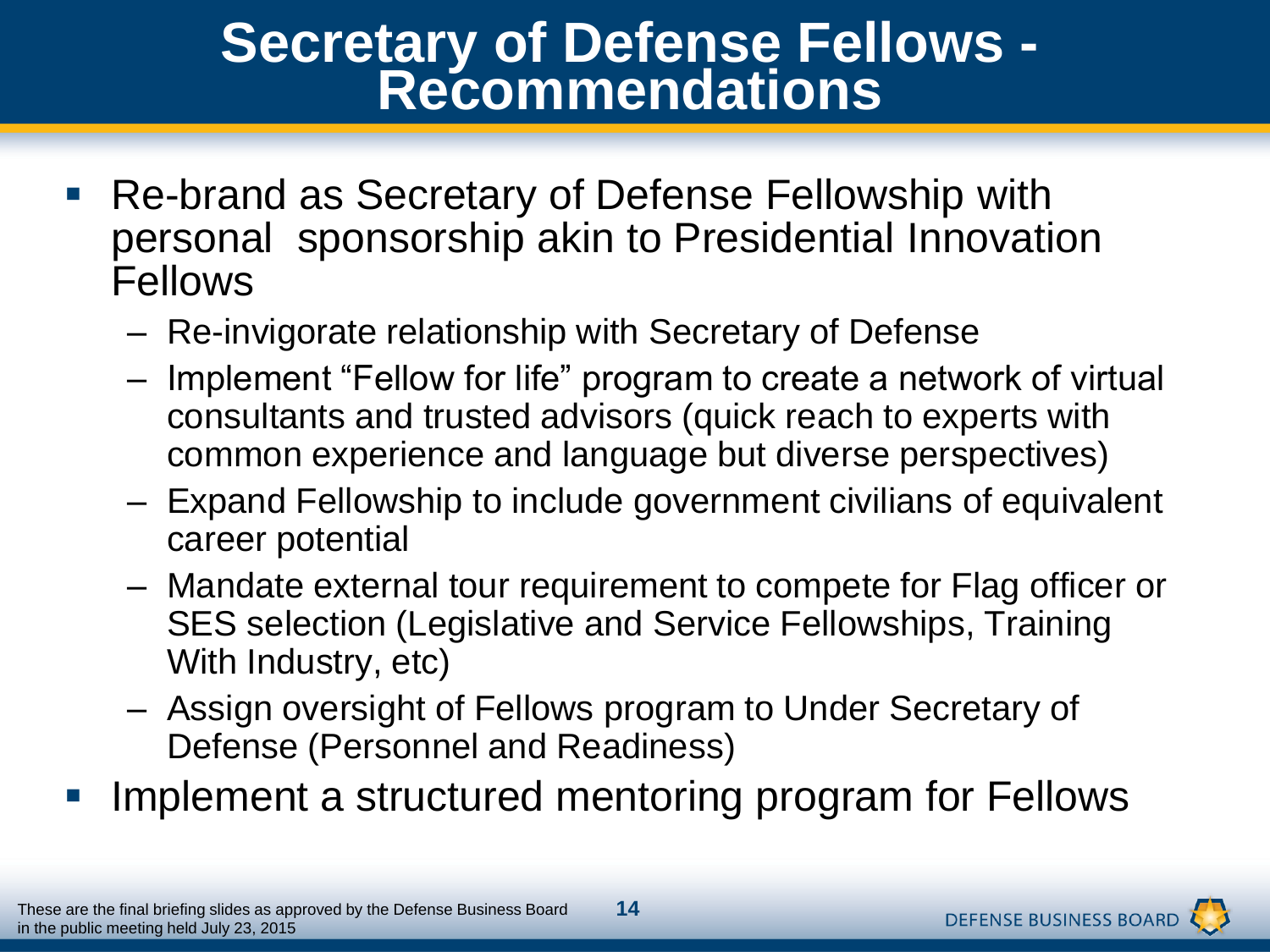#### **Secretary of Defense Fellows – Recommendations (cont)**

- Under Secretary of Defense (Personnel & Readiness) responsibility
	- Establish small but capable team to strategically lead and manage the program
		- Significantly expand scope to include wide portfolio of key partners
		- Detail Fellows to partnership building assignments at target companies and organizations
	- Develop promotion guidance supporting external engagement tours like the Fellowship
	- Coordinate with Joint Staff to identify high-impact billets for Fellowship graduates\*
- Joint Staff responsibility
	- Require coding of high-impact billets for Fellowship graduates\*



<sup>\*</sup> Deputy Secretary of Defense memo on Utilization of the Secretary of Defense Corporate Fellows Program dated 11 April 2006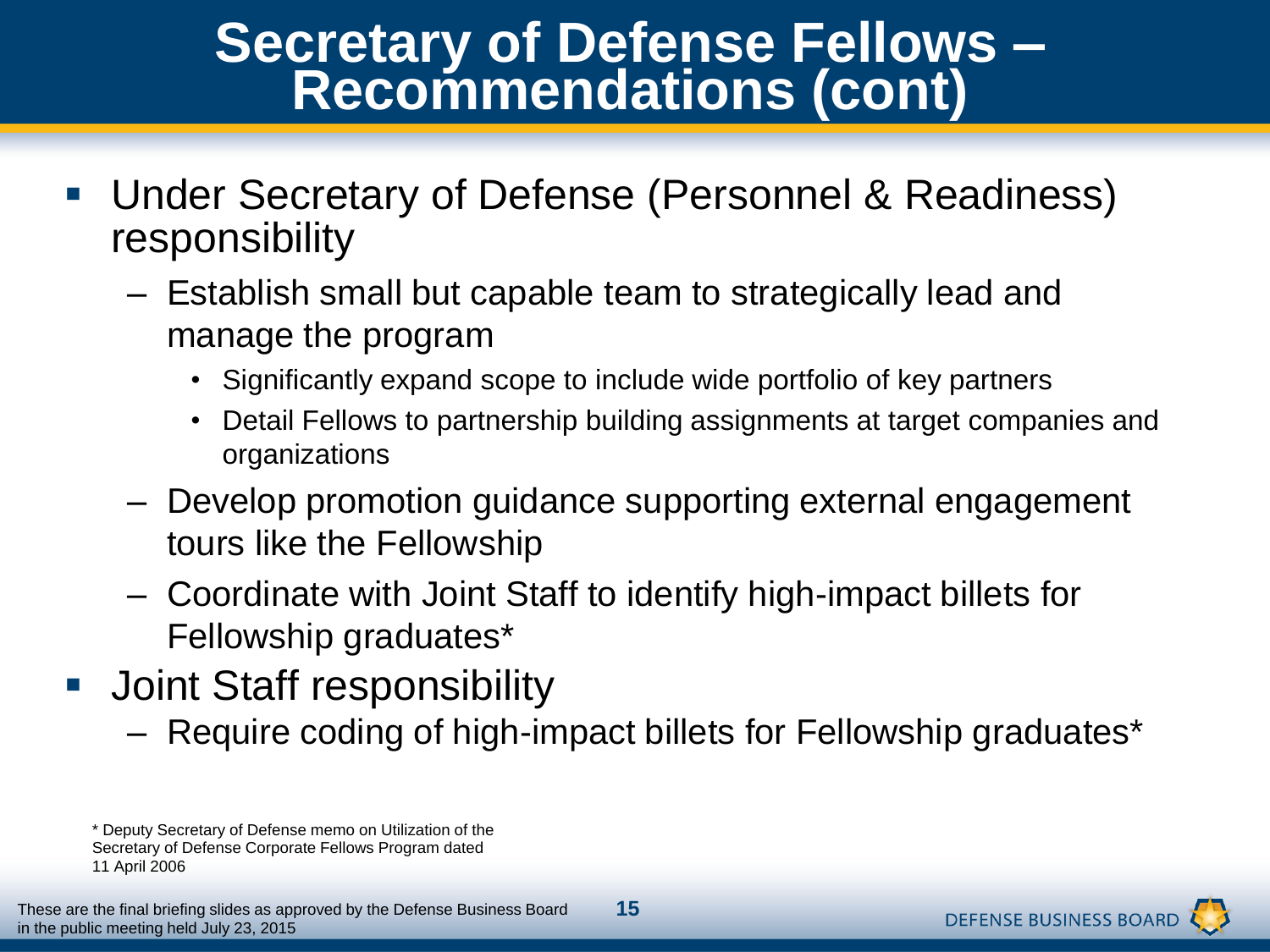#### **Secretary of Defense Fellows – Recommendations (cont)**

- Institute a cross-organizational network program to connect external engagement efforts with senior leader advisory groups
	- Combatant Commander and Service Chiefs Advisory Groups
	- Defense Innovation Unit Experimental
	- Office of Net Assessment
	- Strategic Studies Groups
	- Service Fellowships
	- Quadrennial Defense Review (as applicable)
- Connect Fellows with existing innovation, technology, academic, and business centers of excellence around the country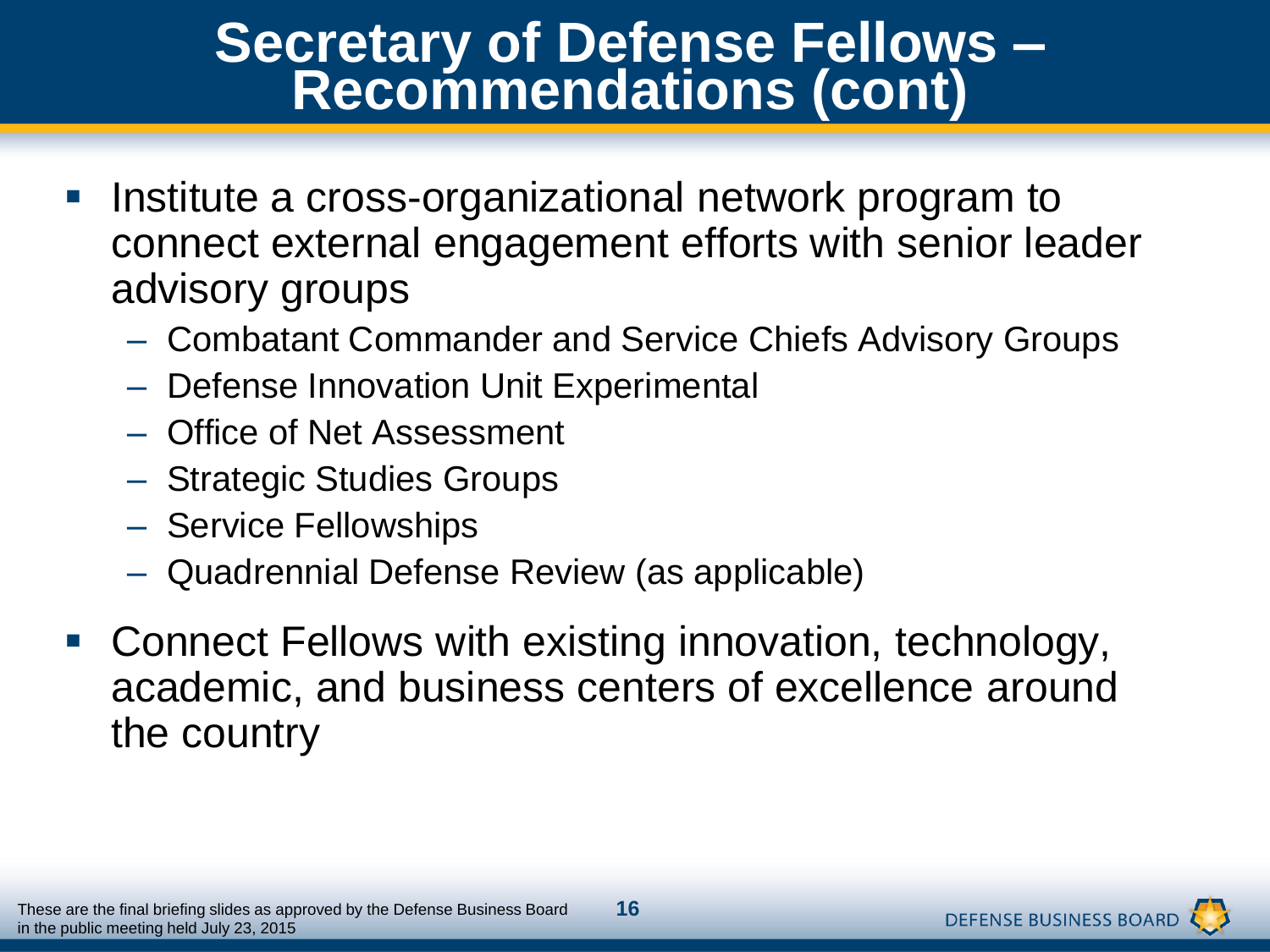### **External Fellows - Observations**

- Business is interested in partnering across the **Department**
- There are existing authorities and efforts in government
	- Information Technology Exchange Program (ITEP) with DoD Chief Information Officer\*
	- Presidential Innovation Fellows\*\*
- Creating an in-bound Fellowship program
	- Innovative organizations and key partners
	- Hand-picked, O-6 equivalent senior experts
	- Exchange of ideas, best practices and challenges helps both sides

<sup>\*</sup> Department of Defense Chief Information Officer memo on Information

Technology Exchange Program dated 20 May 2014

<sup>\*\*</sup> https://www.whitehouse.gov/innovationfellows#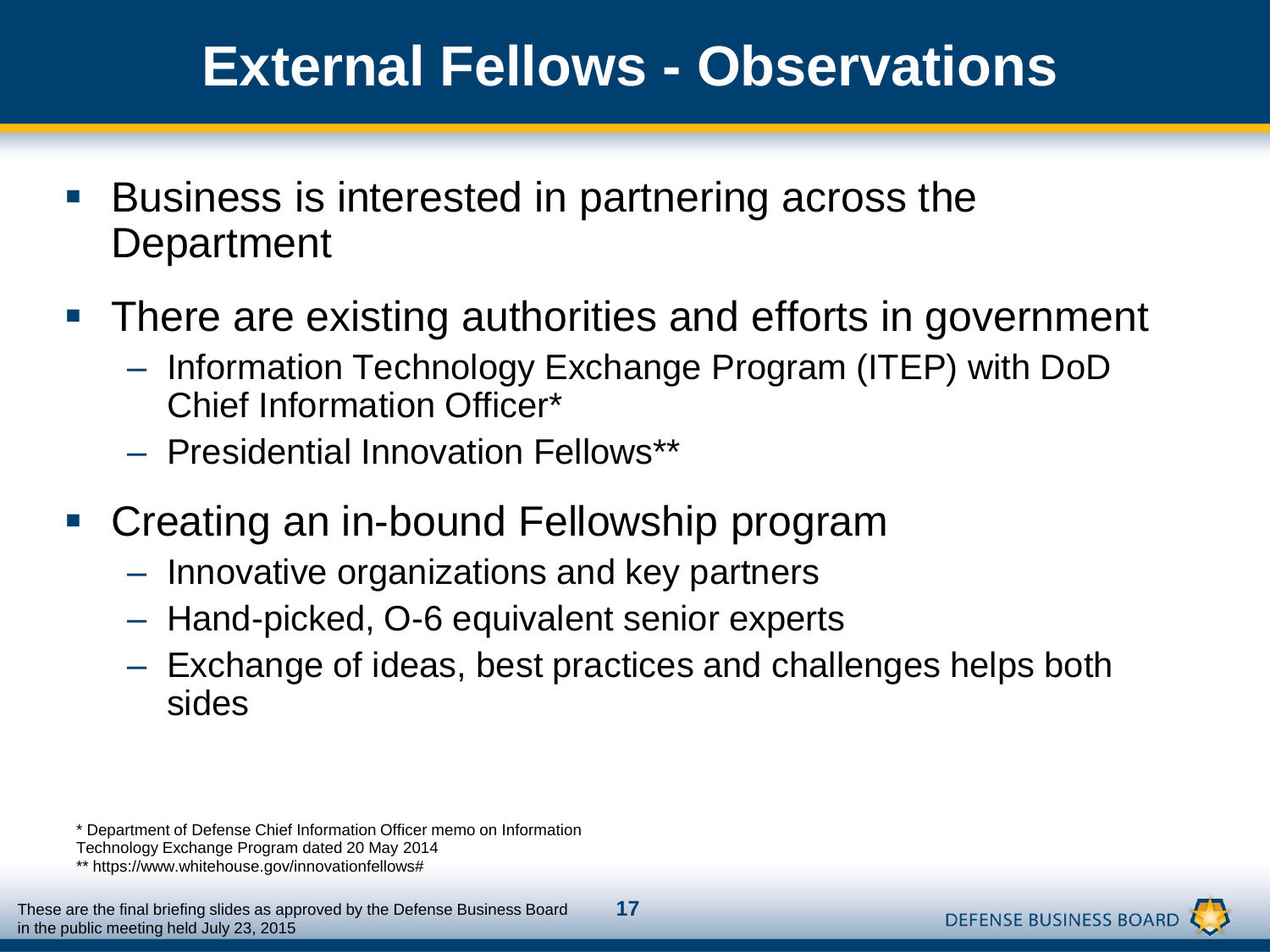### **External Fellows - Recommendations**

- **Expand on ITEP example to bring senior experts into the** Department for a "reverse Fellowship"
- Include external Fellows under re-branded Secretary of Defense Fellows Program to significantly expand the partnering power of the program
- **-** Distribute across DoD's institutional and operational elements to serve as advisors and consultants
	- Assign traditional industrial base partners to warfighting commands; exposure to operational priorities, challenges, and leaders
	- Assign non-traditional partners to institutional Staffs and Agencies to expose them to business processes, challenges, and leaders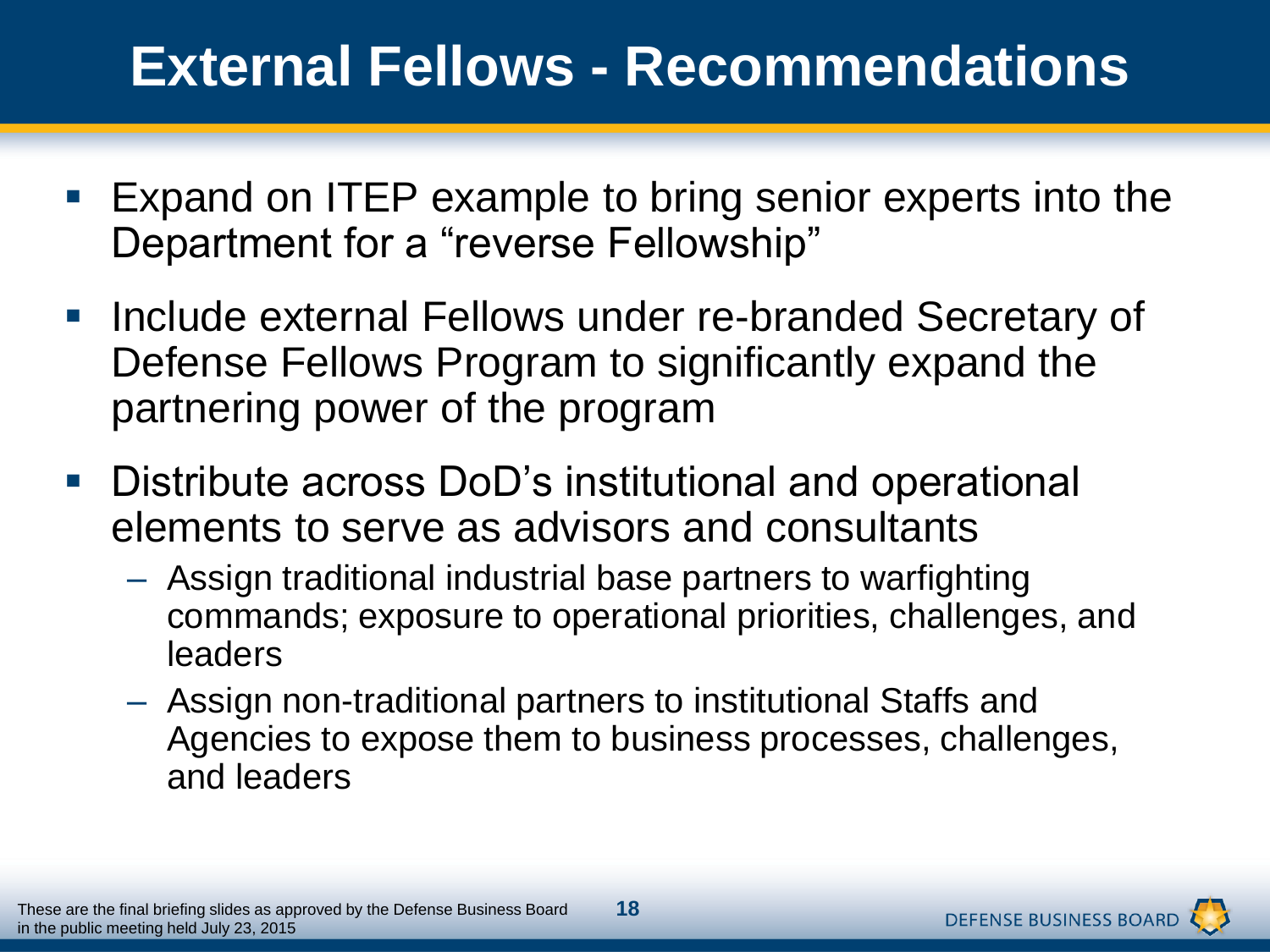### **Examples of Synergy**

- Combine re-branded Secretary of Defense Fellows and external Fellows under one program
- **F** "Fellows for life"\* mentor and engage with new cohorts to extend informal networks and enrich the experience for all
- **"Communicate success" by implementing key** communication themes to increase buy-in and impact on innovative culture

\* http://www.schweitzerfellowship.org/fellows-for-life/

**DEFENSE BUSINESS BOAR**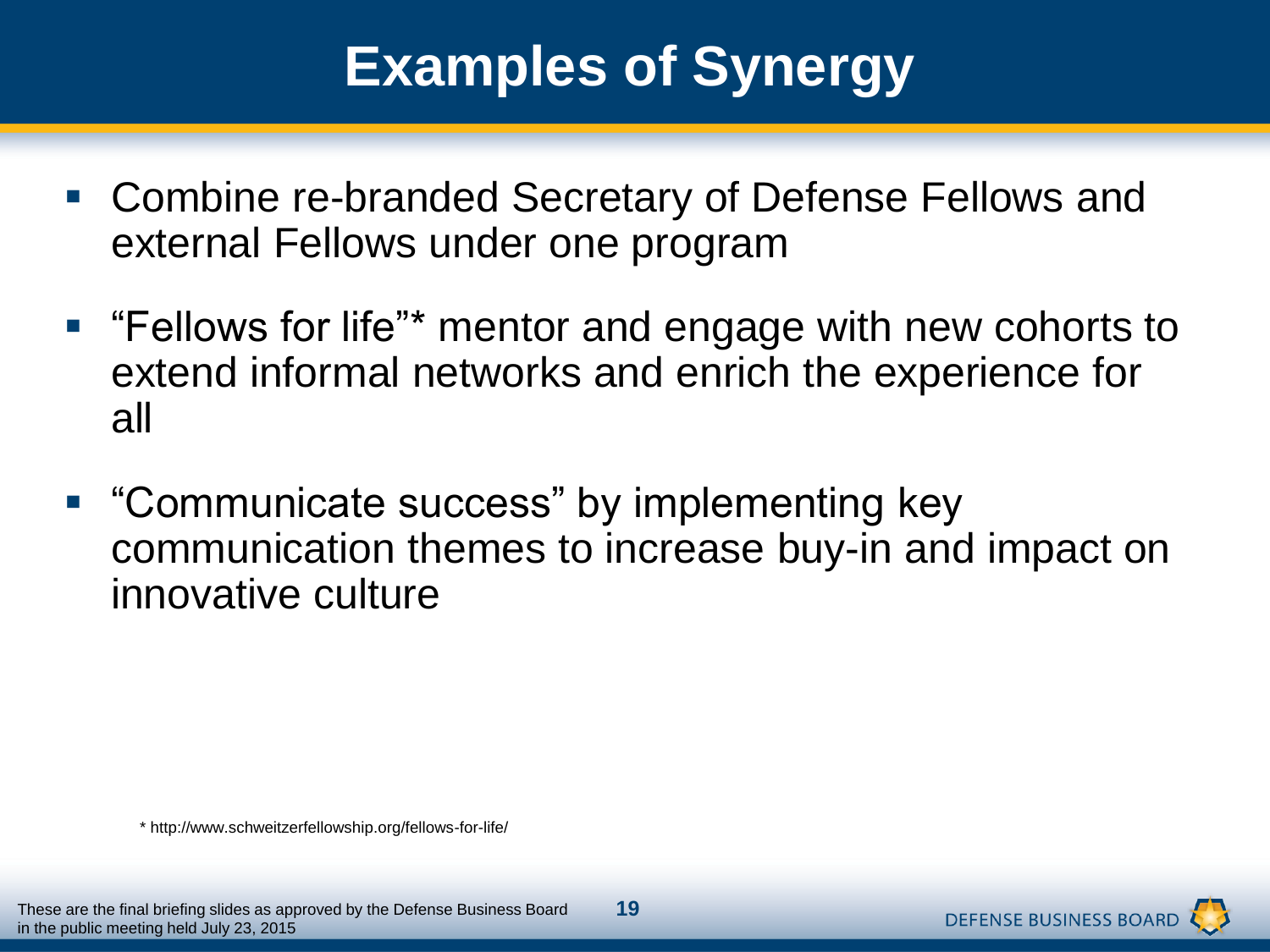### **Future Opportunities**

- Develop a hybrid program to
	- Combine Eisenhower School Joint education with a top-quality Executive MBA and the Secretary of Defense Fellows experience in one assignment
	- Achieve scale with multiple cohorts while capturing more value through small group interactions
	- Articulate potential for small extension of existing education timeline to achieve valuable increase in individual development
- Study and recommend best practices to remove barriers to innovation and partnering in traditional Defense industrial base firms
- Study and recommend best practices to establish virtual consultancies in the Department that engage and leverage internal talent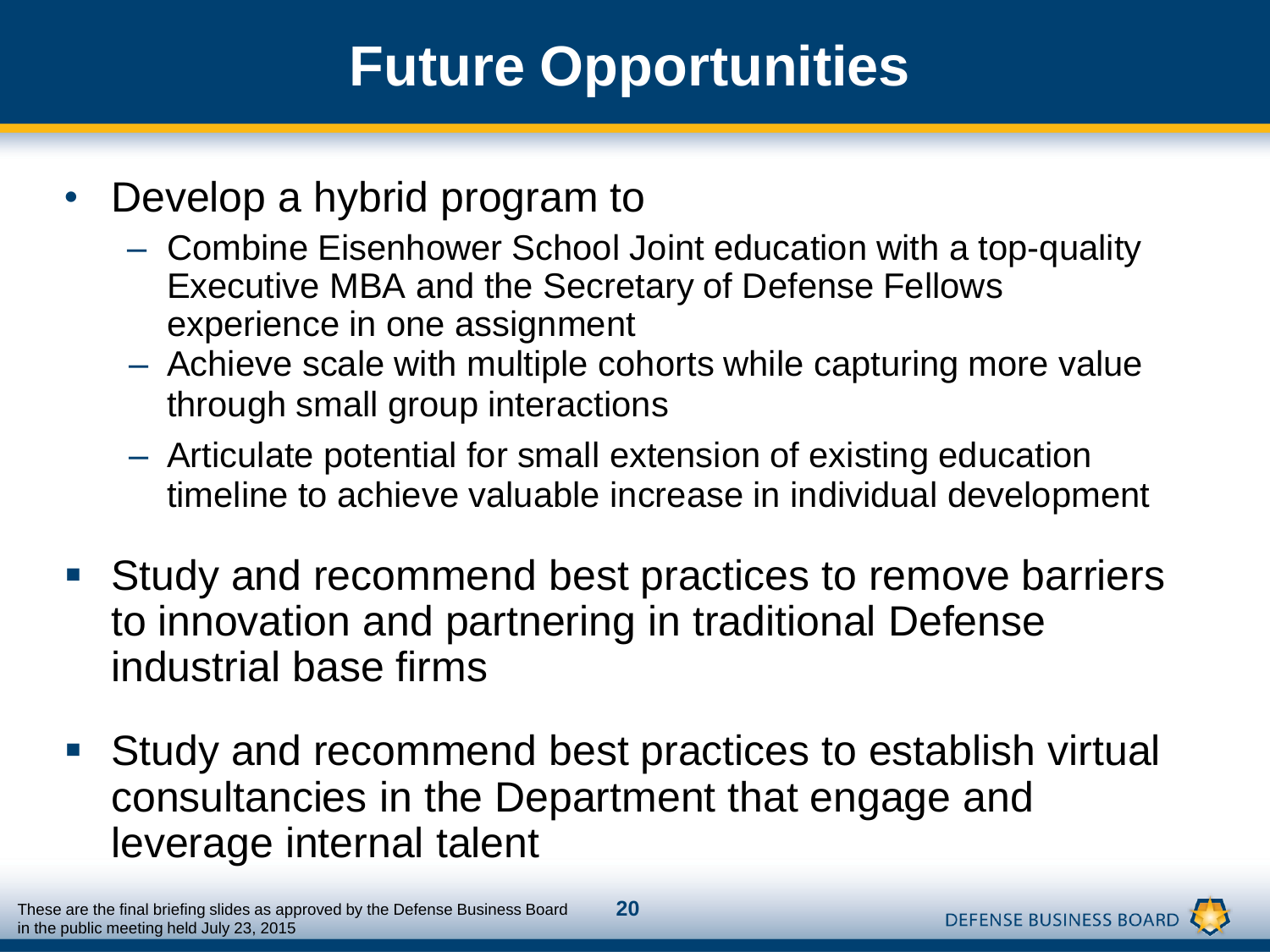### **Conclusion**

You have asked the Department to become more innovative, quickly. We have shown you some nearterm options to accelerate the culture change required to achieve lasting change in the Department. For a modest near-term effort and relatively small investment you can adopt these recommendations and implement programs that punch well above their weight and endure well into the future.

These recommendations represent a small but significant step toward cultural transformation in the Department of Defense.